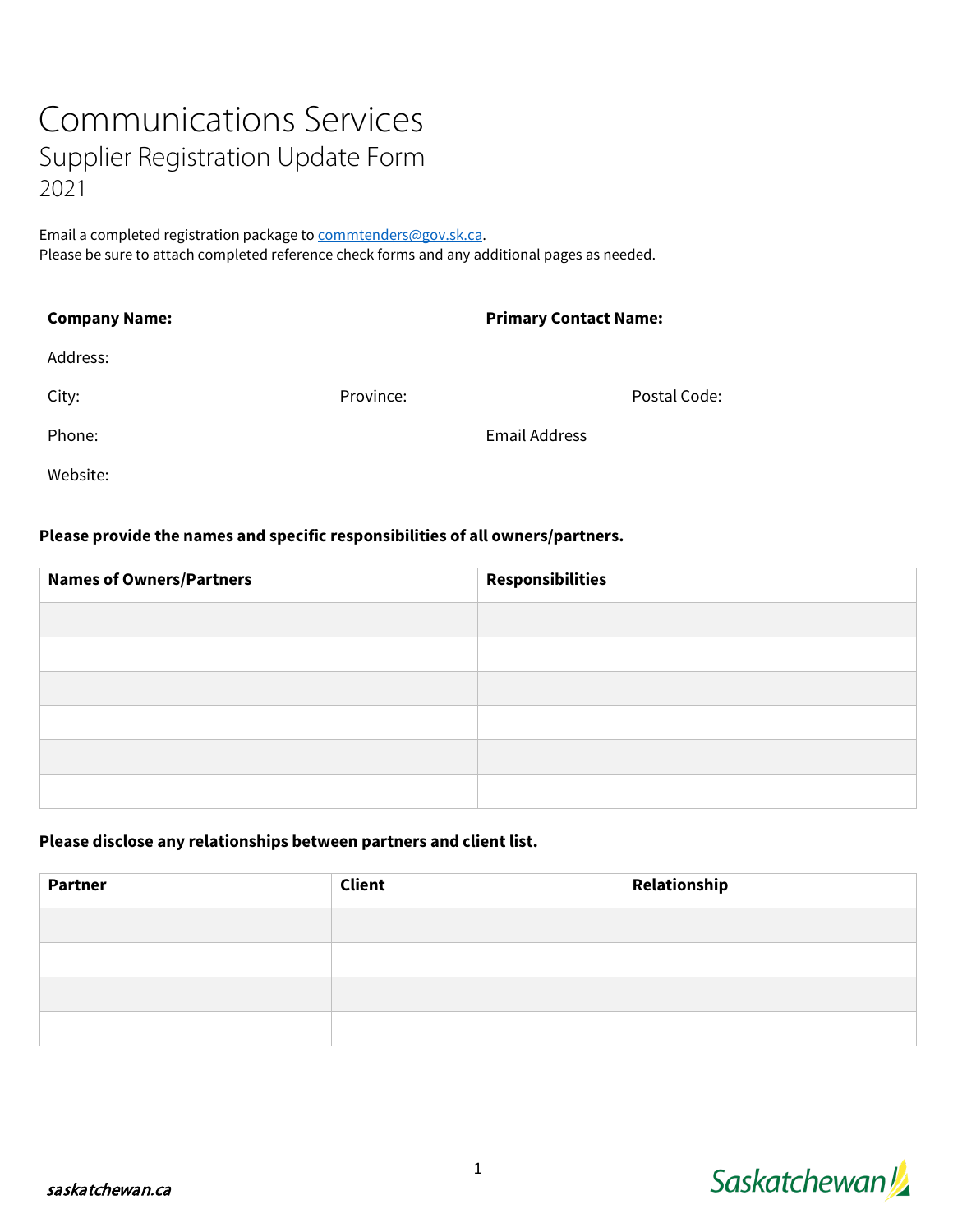## **Employees (owners/partners/contractors are not to be included):**

Number of full-time staff: Number of part-time staff:

Please identify any partners employed by the Government of Saskatchewan in the past two years and where they were employed:

| <b>Partners Employed by Government of</b><br>Saskatchewan | Ministry/Branch |
|-----------------------------------------------------------|-----------------|
|                                                           |                 |
|                                                           |                 |
|                                                           |                 |

Is your company limited to a particular geographical area for provision of services? If yes, please state location.



Yes, location:

No

# **Appointed individual who will have authorized access to the Oracle tendering system and online responsibilities:**

Name:

Phone number:

Email:

**Please identify the classifications that you are applying to be added in and/or be removed from. Services must be done in house. You will not be registered in any communications service category that you sub-contract.**

## **Primary Research & Analysis**

- 2.1 Qualitative In person
- 2.2 Qualitative Online
- 2.3 Quantitative In person
- 2.4 Quantitative Online

# **Digital Marketing & Communications**

3.1 Strategy, Information Architecture, Analytics Consulting, and UX

3.2 Web Design & Development

3.3 Mobile/Social Service Development

| Add | <b>Remove</b> |
|-----|---------------|
|     |               |
|     |               |
|     |               |
|     |               |

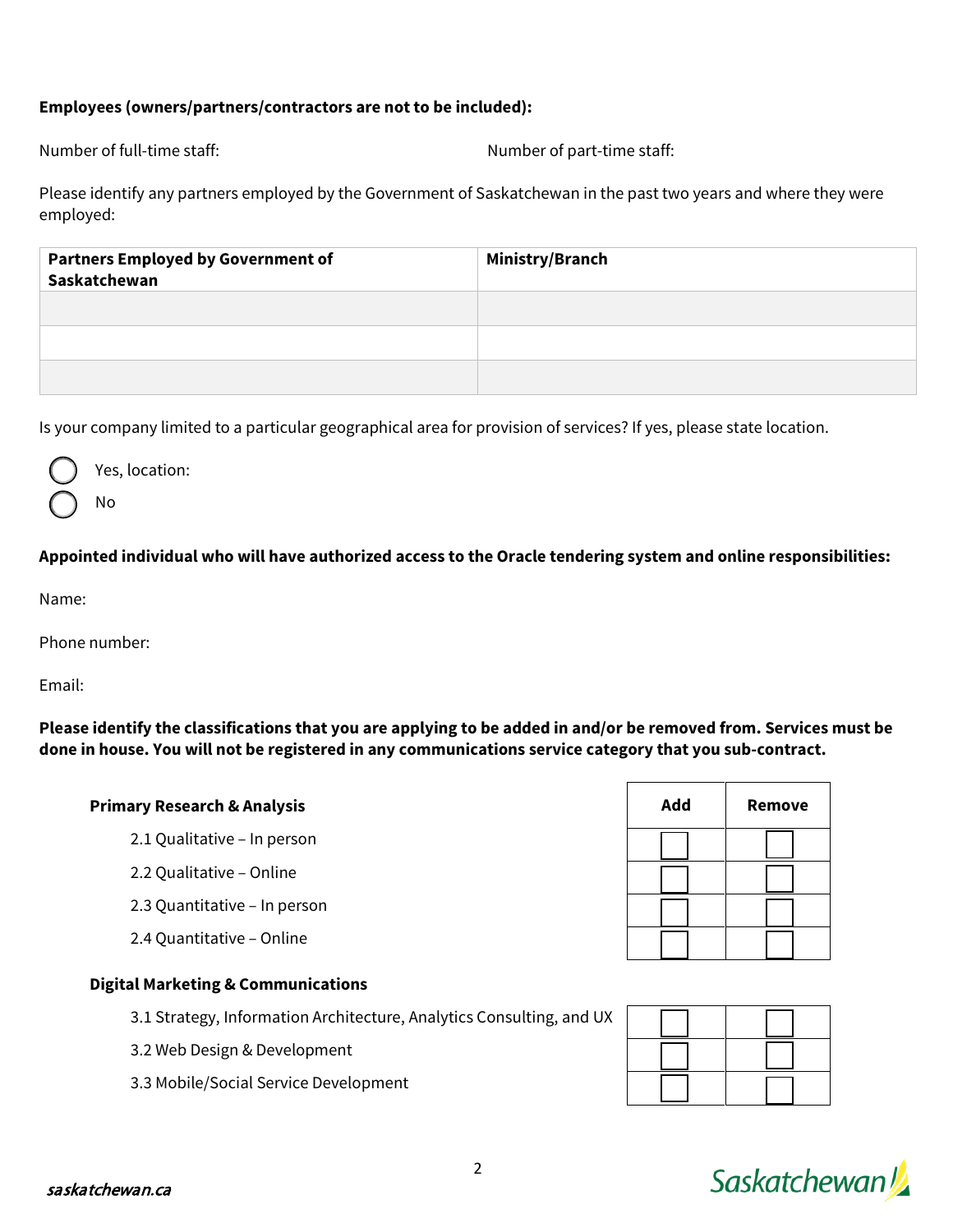



In order to be registered in the new business classification(s) checked above, please provide three client references you have worked with in the past two years. A reference may speak to multiple classifications. Do not include Government of Saskatchewan clients. Please attach the completed reference forms along with the completed registration form.